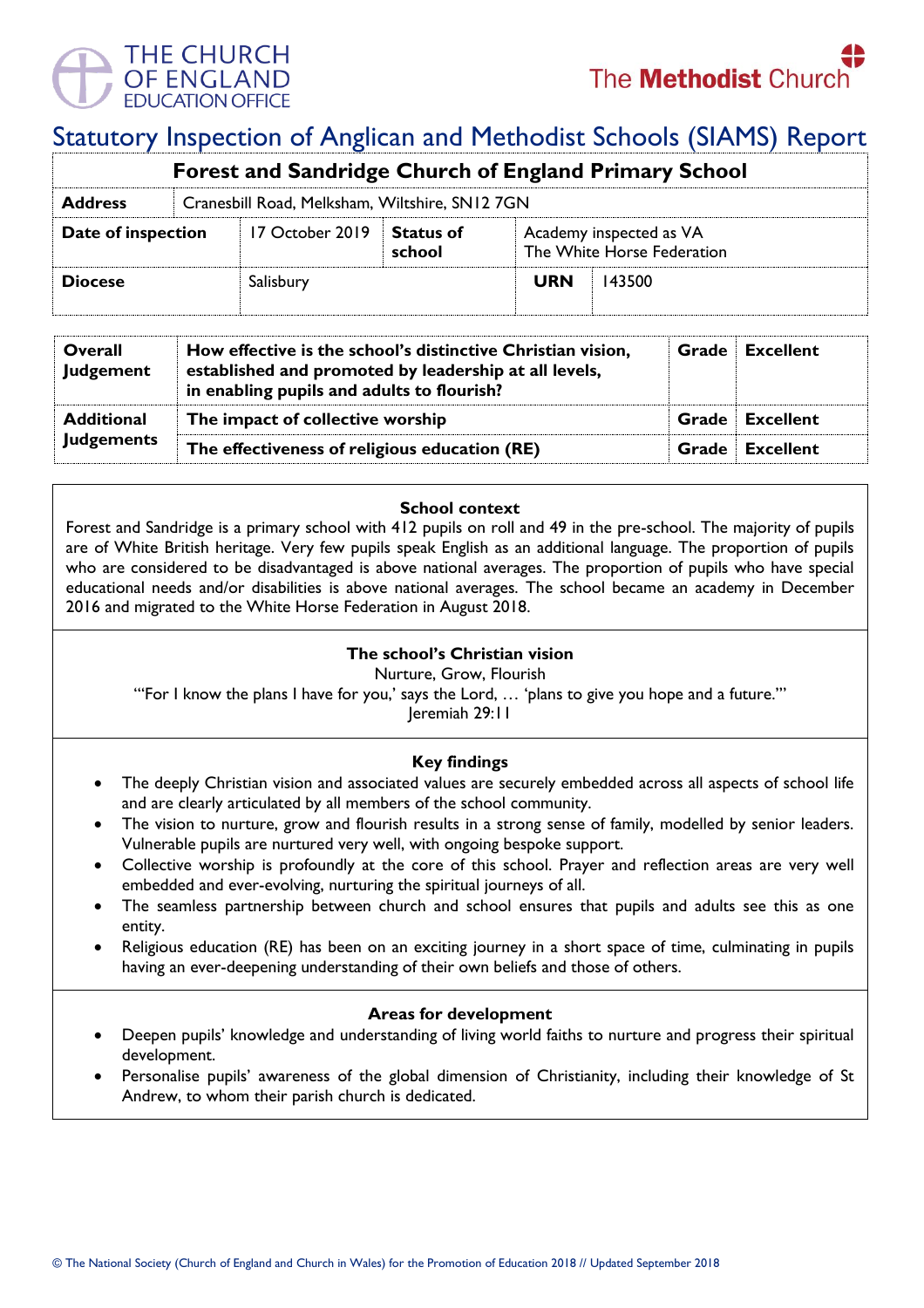#### **How effective is the school's distinctive Christian vision, established and promoted by leadership at all levels, in enabling pupils and adults to flourish? Inspection findings**

Every child and adult is loved, nurtured and cared for, respected and valued as an individual. This enables all to grow and flourish. This is because the school's deeply Christian vision of God's promise of a plan and hope for the future is exceptionally well-embedded. It underpins all school policy and practice and is articulated readily and eagerly by all. Pupils and adults are happy to share the story of this school. God's continuing faithfulness to each generation is proudly displayed and acknowledged, especially following the school's doubling in size and move to its current site. Compassion, courage, humility and respect are hallmarks of the curriculum and undergird Forest and Sandridge's way of life. Even the newest members of staff cite the 'warmth that fills the school' which feels like home. They praise the welcoming and inclusive family it is a privilege to be part of, echoed by pupils and their parents. Exemplary relationships exist with the church, the diocese and the trust, with all working closely together and upholding core Christian values. Strong partnerships result in this school leading strategically on Christian distinctiveness across the trust, including collective worship and RE. Effective monitoring by governors is enabling all to flourish within a committed, supportive and uplifting Christian ethos.

A shared understanding of spiritual development is very much part of Forest and Sandridge's approach to learning and life. Pupils' spirituality class books express why this school benefits from having Christian values. Pupils share the importance of Bible stories as well as key festivals throughout the Christian year. Given that many pupils with complex needs require extra guidance, the time devoted to supporting any vulnerable pupils is significant. Pupils here are nurtured very well, with ongoing bespoke support. As the pupils themselves put it, dedicated staff and classrooms offer 'help with a little bit of extra nurture'. Pupils say that worship helps them to use their values every day, confirming that their special Bible verse from Jeremiah is 'everywhere'. Indeed, the school's vision is central to every decision which leaders take, for example when working closely with parents and outside agencies. This makes a difference for pupils so they flourish and achieve academically and in other ways too. Many flourish because of the exceptional outdoor learning activities which creatively support learning and achievement. For example, planting bulbs as part of Melksham in Bloom was a real embodiment of what it means to nurture, grow and flourish. All groups of pupils are successfully enabled to be hopeful, make good progress and to be the best version of themselves as God intended.

Spurred on by their values, pupils are passionate charity fundraisers and share hope beyond the school. For example, they are immensely excited by the difference they can make to children in the Philippines by providing them with shoes they have grown out of.

There is a real sense of calm and care here in this special place. Parents affirm this is because the school's vision infiltrates all areas of school life and spirituality goes side by side with Christianity. Pupils are valued and celebrated for 'being good at the little things'. Fresh starts, within a spirit of positivity and hope, offer support to any pupils. Parents are impressed by how incredibly knowledgeable, inclusive and open the school is, attributing this to the huge amount of respect in the school. This extends to celebrating difference and doing things differently, such as annual international days which have a focus on diverse cultures. Pupils say they feel safe when they see the sign of God's promise in the rainbow over the school. They know that God is with them in this inclusive and caring Christian community.

Meaningful collective worship is well-embedded and has a strong focus on the school's vision and values, prayer and reflection. This is because the leadership is Christ-centred and totally committed to the school's vision. The seamless partnership between church and school, through the work of the vicar and children and families coordinator, is very evident. This means pupils think of 'our church' and school as one. 'Messy Church', held in school, is one of the largest worshipping communities in Melksham. Key times of reflection in the church year are celebrated together. These include the stations of the cross in Lent and stations of the nativity in Advent, which are well established. Pupils who are members of the prayer council are proud of their involvement, writing prayers and leading worship as well as providing their viewpoints. Their evaluations pinpoint how to do things differently as a result of worship, for example, showing compassion and helping one another to be humble, or 'changing the way I handle my arguments'. Pupils explain the symbolism of Christian belief and tradition very well. This includes the Trinity, Ascension tide, when 'Jesus went up to heaven and left his spirit' as well as the Eucharist. Personalising pupils' awareness of the global dimension of Christianity is ongoing. This includes pupils'